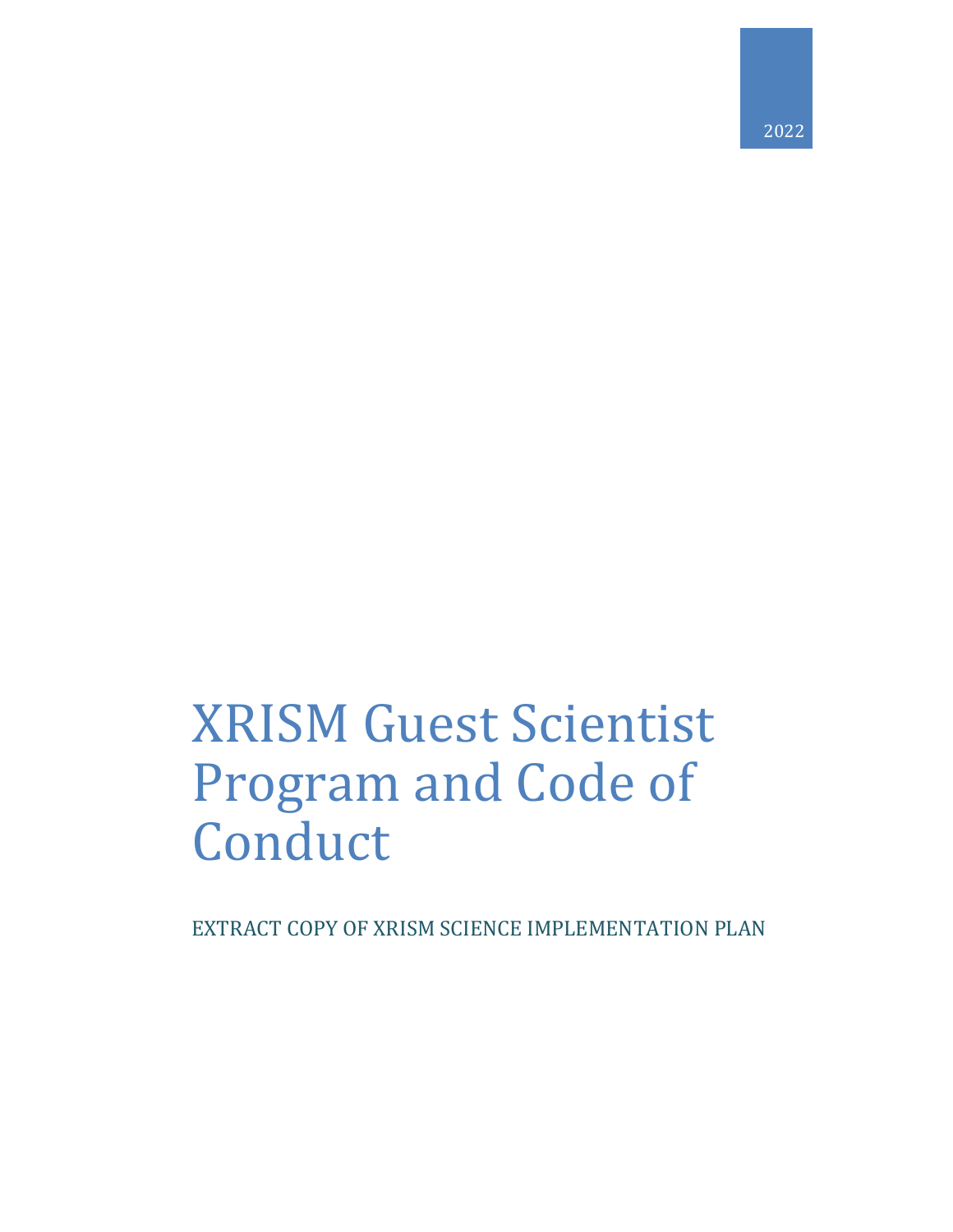## **XRISM Guest Scientist (XGS) Program**

#### **1. Background**

The XRISM Guest Scientist (XGS) program (formerly known as the Performance Verification Phase Collaborating Scientists, PVCS) allows members of the astronomy community to participate in the XRISM Performance Verification (PV) phase. The XGS program will strengthen the PV phase scientific output by augmenting Target Teams from the XRISM Science Team with additional scientific expertise. This program is designed so that the limited data rights allowed XGS participants (discussed below), do not intrude unnecessarily on the Science Team PV phase data privileges.

#### **2. Prerequisites – the PV phase target list and target teams**

Approximately 18 months prior to launch, the XRISM Science Management Office (SMO) Steering Group will select PV phase targets based on Science Team proposals. Prior to the initiation of the XGS program, the XRISM Science Team shall publish this list of PV phase targets. It is expected that the list will include about 50 targets. The list will include both "A" priority targets (must observe) and "C" priority targets (observe if they fit into the schedule). There are no "B" priority targets. Members of the Science Team will sign up to participate in the Target Team for some number of targets, and the SMO will select a lead and a co-lead for each Target Team. The details of the PV phase observations (a summary of the science objectives, pointing locations, and exposure times) shall also be published at the call for the XRISM Guest Scientists (XGSs), while the Target Team membership and team leads shall also be disclosed after the selection of XGSs to avoid possible conflict of interests. The guidelines for Target Team and team leader selection will be covered in a separate chapter of the Science Implementation Plan.

#### **3. The XGS program**

Through the XGS program, scientists worldwide who are not XRISM Science Team members will be invited to apply to participate in the observation planning and data analysis of individual PV phase targets. Interested scientists will apply to the XGS program by responding to solicitations from NASA (scientists at US and Canadian institutions), ESA (scientists at European institutions), and JAXA (scientists at Japanese institutions). The specifics of each solicitation may vary from agency to agency.

Prior to the solicitation, each XRISM Target Team will create a list of expertise contained within the team and that desired from prospective XGS participants. These lists for each target will be included as part of the solicitation for XGS scientists.

Each proposal for the XGS program will consist of a request to join a particular Target Team, specifying the science investigation that would be performed for that target, and what the proposer would bring to the Target Team. The proposed science should enhance and/or complement the existing expertise on the Target Team. This expertise may include, but is not limited to: substantial theoretical insight, models for X-ray emission from the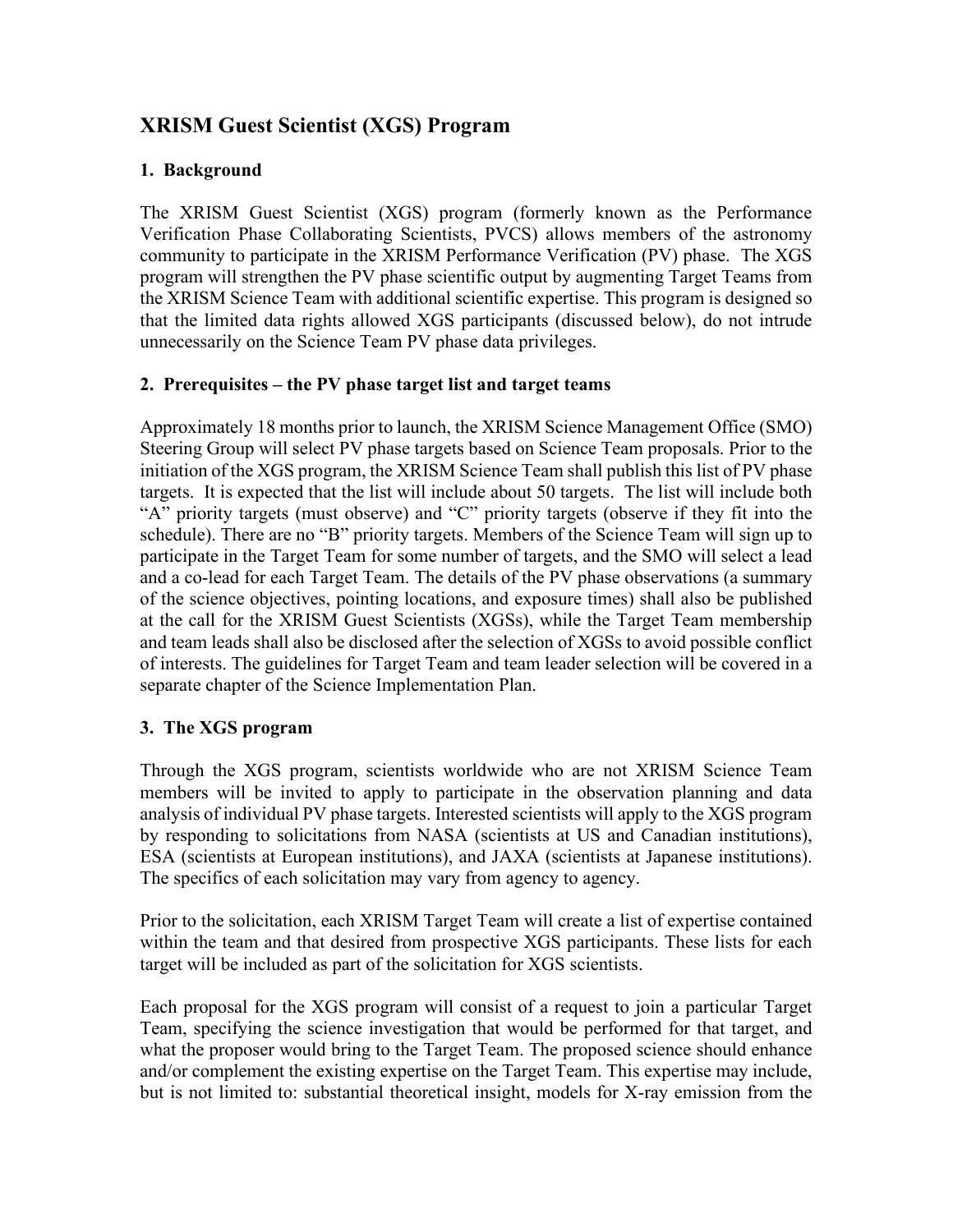relevant astrophysical phenomena, unique or specialized data analysis techniques, or complementary data on the source from other X-ray observatories or other wavebands.

Each proposer is allowed to propose for up to three Target Team, but may only be selected for at most one team. Some Target Teams may have more than one XGS participant added to the team, while some may have none. Only individuals are allowed to submit a proposal; no proposals by teams are allowed. Proposals for "Priority C" targets are allowed but come with the inherent risk that the target may never be observed. Other details of the proposal submission process will be detailed in the XGS solicitations from the respective agencies.

The criteria by which XGS participants are selected will include scientific merit of the proposed analysis ideas and the potential of the proposed science to complement and/or enhance the existing abilities of the PV Target Team.

Each list contains the number of XGSs assigned for each agency. The lists from the three agencies will be combined by the SMO Steering Group into a single list without making any selection. Before communicating the list of XGS to the respective Agency for their concurrence, the SMO Steering will seek for concurrence on the list by the Target Team Leads. This consultation process shall be run in a fully anonymized way (*i.e.*, target Team Leads shall not have access to the names of the prospective XGSs prior to their selection).

The following guidelines govern the XGS program:

- 1. An XGS participant is granted access only to the data from the target for which she/he has been selected. XGS members do not become Science Team members.
- 2. XGS members must sign a code of conduct and agree to adhere to the same rules and guidelines as the Science Team regarding data analysis and publication. These guidelines will be spelled out in a subsequent chapter of the SIP. This code of conduct will be made available at the time of the solicitation, and signed versions must be included by proposers in their proposal.
- 3. PV targets will be selected by the Science Team exclusively. XGS members are added to existing target teams.
- 4. While the target selection and duration of the observation will be fixed, XGS participants may suggest a modification of the observing strategy and/or a reorganization of the individual pointings to optimize the scientific return. Such discussions would be internal to the target team, including the XGS participant. Any such changes would be subject to approval by the SMO Steering Group.
- 5. Approximately one XGS scientist will be selected per target. It is allowable that some teams have more than one XGS member, while others have none.
- 6. The number of XGS scientists from JAXA, NASA, and ESA will be consistent with the respective Guest Observer phase data share. (Note that the GO phase data share proportions are not applied within the science team during the PV phase.)
- 7. Each XGS participant will be assigned to a single target team. (This limitation does not apply to Science Team members.)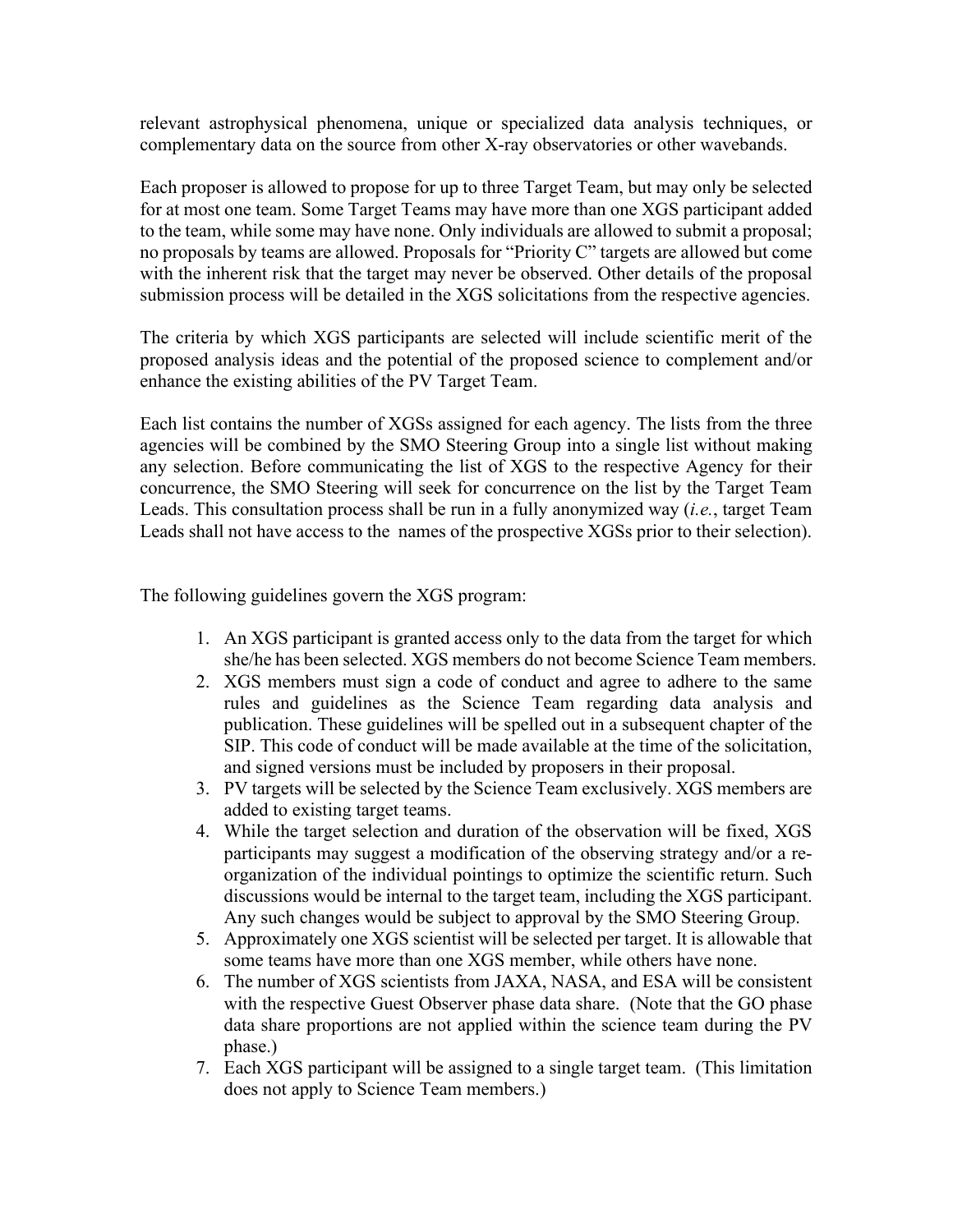- 8. During the proprietary period for the PV Phase data, XGS participants are restricted to accessing and analyzing the data exclusively from target to which they have been assigned. Science Team members from another Target Team may not share PV Phase data with XGS participants outside of that Target Team. Under exceptional circumstances, Target Teams may recommend to the SMO that an XGS participant from another team be added to their team for a specific and unique scientific necessity. The SMO will make the final decision on such recommendations.
- 9. With the approval of the Target Team leader, XGS participants may be lead authors of publications, consistent with the Science Team rules and guidelines. The policy on authorship of PV Phase publications will be detailed in a later chapter of the SIP.
- 10. Each XGS participant may share the PV phase data with a graduate student or a postdoc working directly under their supervision. In the case of significant graduate student (or postdoc) participation in the analysis or interpretation of the data, the graduate student (or postdoc) may be included as a co-author (or, under exceptional circumstances, a lead author) of any resulting publication. Graduate students and postdocs affiliated with XGS participants do not become XRISM Guest Scientists.
- 11. Any analysis performed by an XGS participant prior to the end of the PV phase proprietary period is viewed as part of the Target Team effort; i.e., the XGS are bound by the same Code of Conduct as Science Team members and the participant may not perform an independent analysis and submit it for publication separate from Team activity, unless the analysis commences after the data have entered the public archive.
- 12. There are no restrictions on XGS participants submitting Guest Observer proposals that do not duplicate their work as an XGS.

#### **Proposed timeline**

The timeline of events leading to the selection and the integration of the XGS program is dictated by the XRISM launch date. The notional timeline of events associated with the XGS program is provided below.

Launch – 18 months: Selection by the Science Team of PV phase targets complete.

Launch – 15 months: Selection of PV phase target teams and chairs complete.

Launch – 12 months: Science Team provides PV phase target list, and target team needs to JAXA.

Launch – 12 months: Solicitations released by JAXA, NASA, and ESA.

Launch – 9 months: Proposals due.

Launch – 6 months: Selection of XGS participants.

Launch – 4 months: XGS participant workshop / Science Team meeting.

Launch  $+$  4 months: PV phase commences.

Launch  $+$  10 months: PV phase ends; AO1 observations commence (15% of time for residual PV phase observations).

Launch + 22 months: AO1 observations are complete; no further PV phase observations.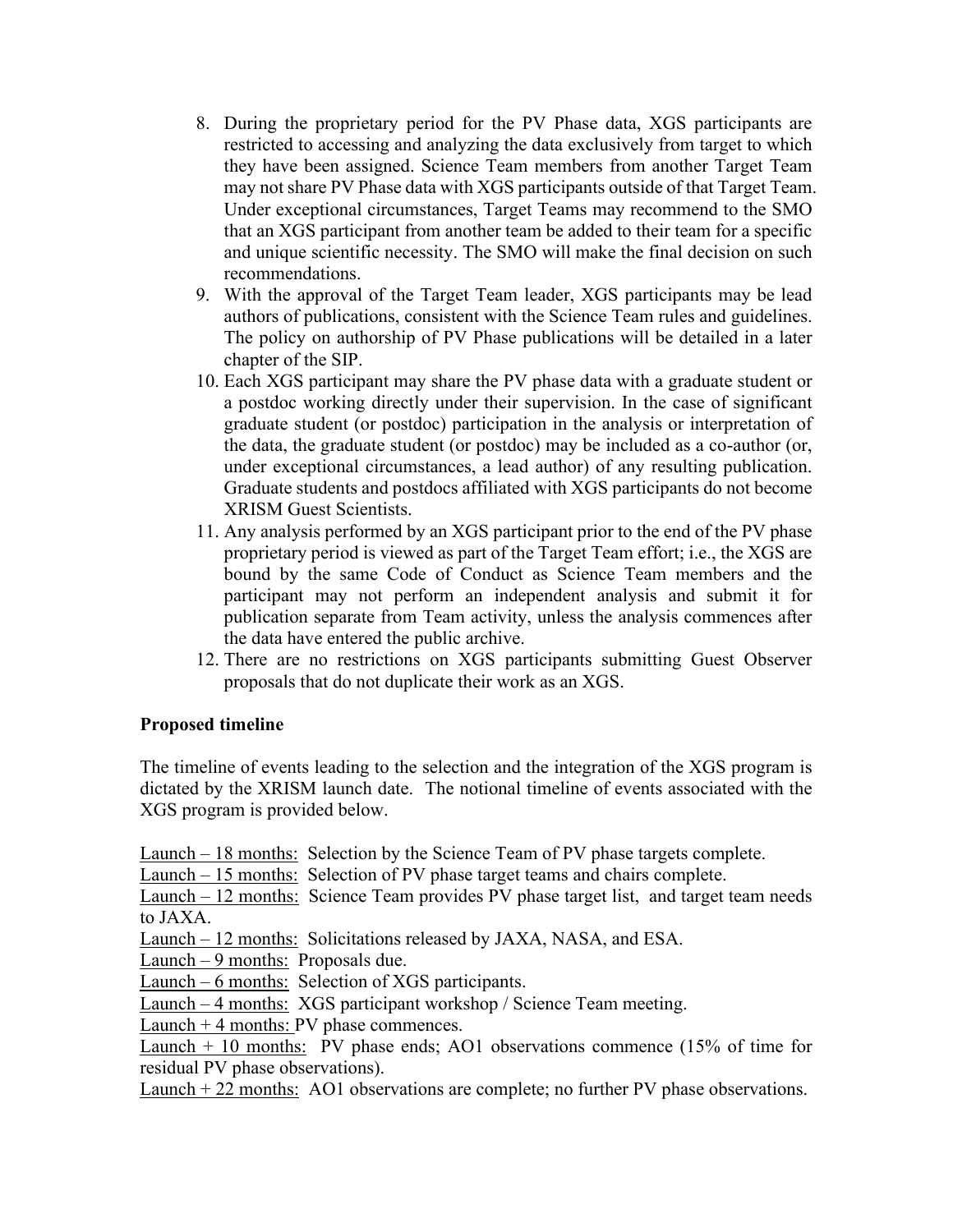# **XRISM Science Team Code of Conduct**

#### **1. Preamble**

This document is part of a larger document known as the XRISM Science Implementation Plan (SIP). Many of the sections below are summaries of longer policy documents contained in other chapters of the SIP. Where relevant, those chapters should be consulted for a more complete view.

The XRISM Science Team (XST) is a multi-national collaboration of over 100 scientists from Japanese, North American, and European institutions. The purpose of the XST is to plan and execute the science program for the Performance Verification (PV) phase to optimize the scientific utilization of XRISM. The Terms of Reference (ToR) chapter of the SIP spells out in detail the Roles and Responsibilities of the XST, including standard policies for adding or removing an XST member, the data rights of the XST, and the term of duration of the XST.

All members of the XST must strive for an inclusive and respectful environment for all collaboration members. The purpose of this Code of Conduct is to establish a baseline set of principles that all XST members are expected to abide by.

#### **2. Respectful Treatment**

XST members should always remain collegial. More broadly, XST members must treat each other equally and with respect, regardless of gender, gender identity, sexual orientation, race, ethnicity, national origin, physical disability, religion, age, or any other attribute.

The nature of advancing science requires active collaboration, discussion, and debate. It is inevitable that disagreements will arise, and when conducted in a constructive and healthy fashion, these can be an important part of the scientific process. All members of the XST should feel free to respectfully express their scientific and technical ideas and interpretations. Likewise, objections and feedback must also be expressed respectfully.

Personal attacks, including verbal, non-verbal, or written harassment, threatening, bullying, intimidation, disparagement, and exclusion will not be tolerated. It is the responsibility of all XST members to ensure that a respectful environment is maintained and that any inappropriate actions are reported.

Sexual harassment of any kind will not be tolerated. This includes, but is not limited to, inappropriate verbal, written, or physical contact, unwelcome advances, and requests for sexual favors.

XST members should also maintain respectful interactions with members of the astronomical community outside the XST when presenting or discussing XRISM results.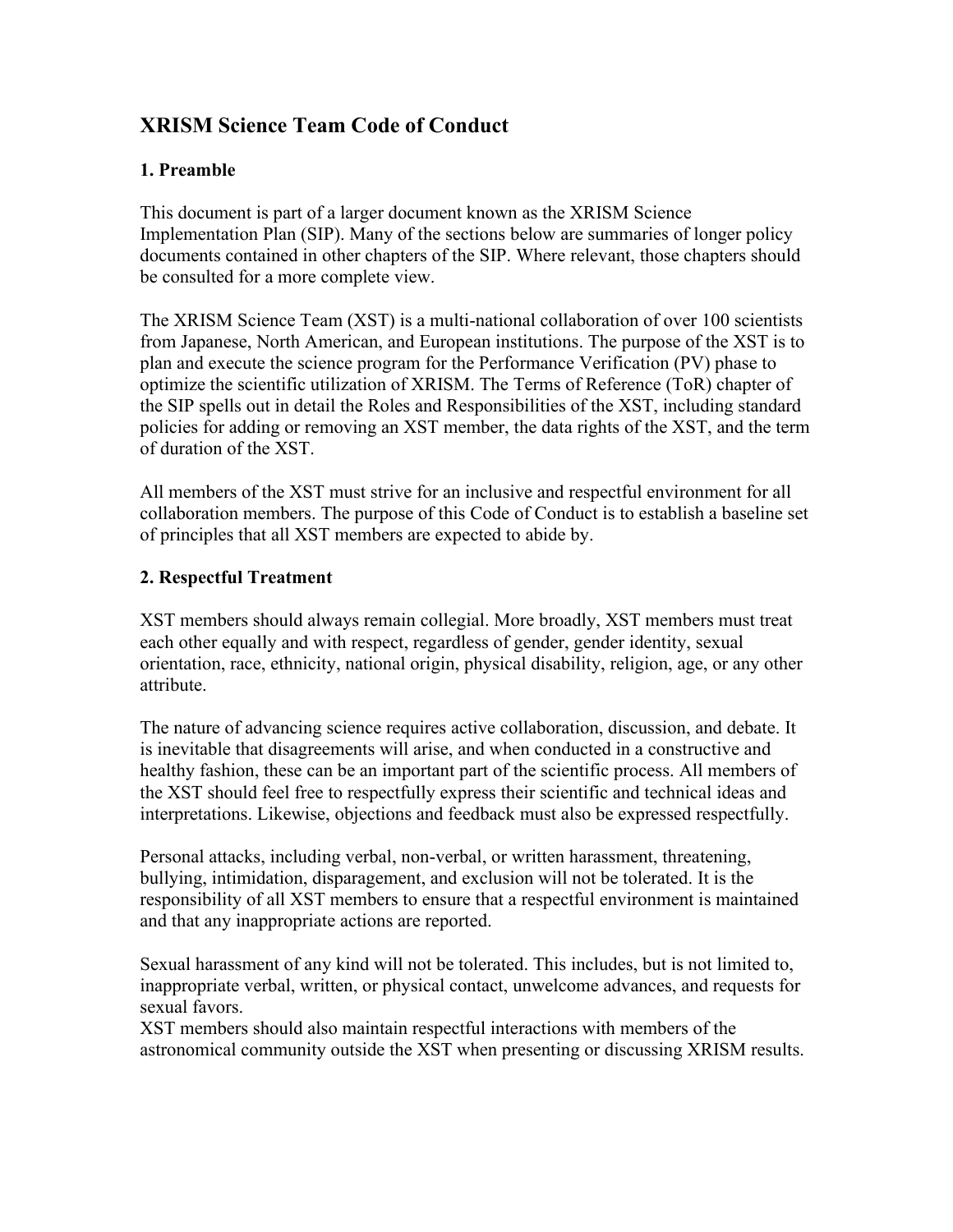The XST contains participants from many different cultures and backgrounds. In some cases, what is considered appropriate behavior in one culture may differ from that of another culture. XST members should make a good faith effort to understand and respect cultural differences in these regards. However, if questionable behavior arises between members, XST members should also feel free to educate each other on appropriate cultural customs and behaviors, as well as report continued violations.

#### **3. PV Phase Data Rights and Sharing**

All XST members have access to all PV phase data. Sharing PV phase data with members of the astronomical community who are not part of the XST is strictly forbidden. In rare cases, target teams may agree that it is scientifically necessary to obtain external help to analyze or interpret data when the sufficient expertise is not already present on the XST. Target teams must request and be granted permission to share PV data outside the XST by the SMO Steering Group.

XST members may share PV phase data from the target teams they are working on with graduate students and postdocs that work under their direct supervision. The names of graduate students or postdocs shall be provided to the SMO Steering Group.

#### **4. Publication and Presentation Policies**

Detailed rules regarding publication policies for XRISM PV phase data are contained in the SIP chapter titled "XRISM Publication Policy," and all team members must abide by these rules.

For as long as the PV-phase data remains proprietary to the XST, no XST member may write, submit, or publish any work that contains PV data, except for those publications that arise from collaborative work within the XST and the relevant target teams.

Members of the XST may give talks on the XRISM mission, including technical descriptions and science objectives and capabilities. In such cases, they should inform the SMO Steering Group of the talk. Without explicit permission from the SMO Steering Group, XST members may not share anything in presentations outside the science team that is proprietary to the XST. This includes but is not limited to: XRISM data that is not yet in the public archive, results that are not yet published, data or results that are embargoed, status of the observatory that has not yet been made public, and findings that have only been discussed within the XST.

#### **5. Social Media Guidelines**

Personal social media accounts are a great way to disseminate scientific results to the broader astronomical and public community. XST members with social media accounts are encouraged to share results from the XRISM PV phase, once the results are made public in a journal, press release, or other appropriate venue. However, in general, XST members may not share anything on their social media accounts that is not yet in the